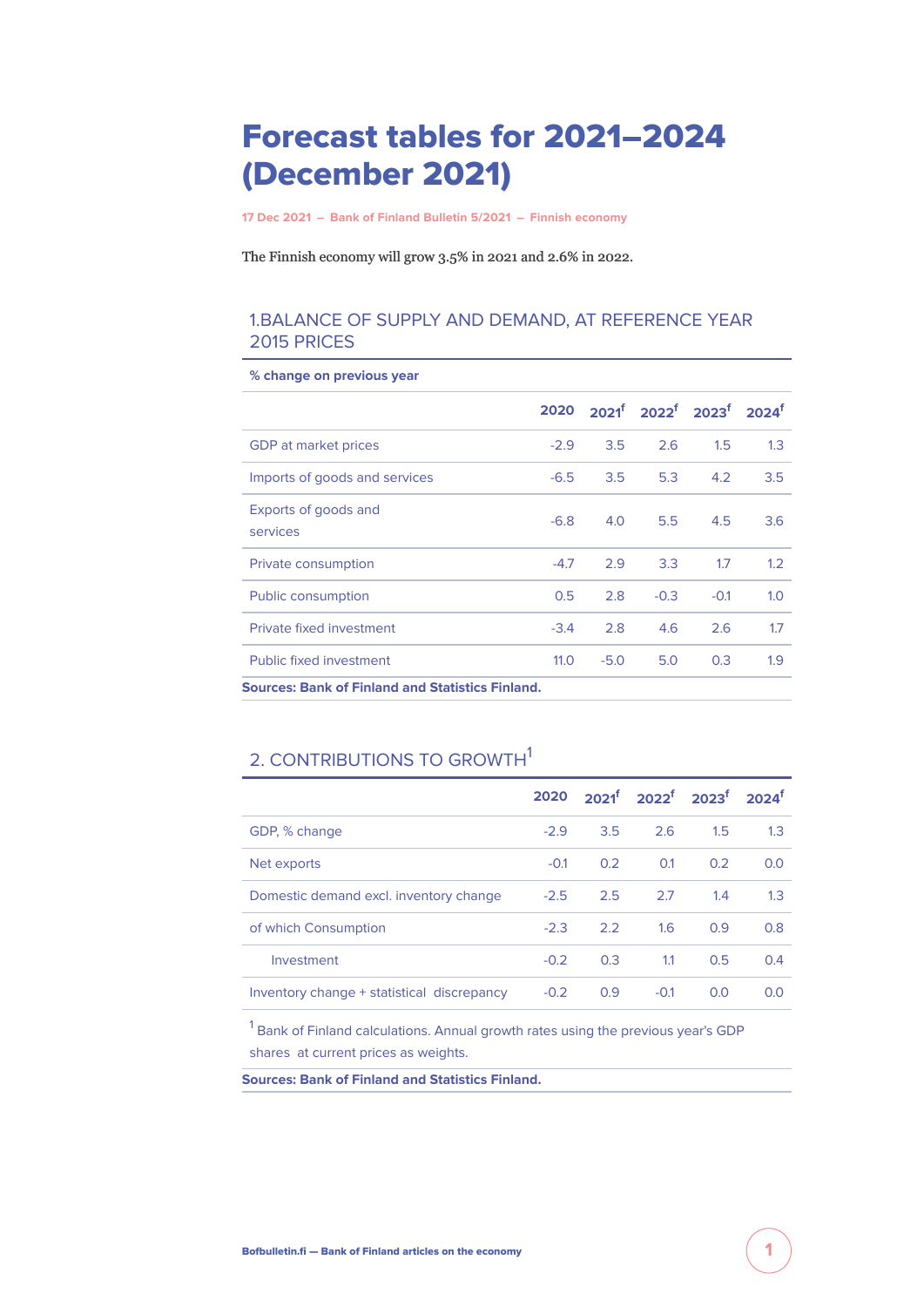| Index 2015 = 100, and % change on previous year |        |                   |       |                            |                     |  |  |
|-------------------------------------------------|--------|-------------------|-------|----------------------------|---------------------|--|--|
|                                                 | 2020   | 2021 <sup>f</sup> |       | $2022^f$ 2023 <sup>f</sup> | $2024$ <sup>f</sup> |  |  |
| GDP at market prices                            | 105.8  | 108.3             | 111.2 | 113.1                      | 115.2               |  |  |
|                                                 | 1.3    | 2.4               | 2.7   | 1.7                        | 1.9                 |  |  |
| Imports of goods and services                   | 99.8   | 108.6             | 114.0 | 114.9                      | 116.0               |  |  |
|                                                 | $-5.0$ | 8.8               | 4.9   | 0.8                        | 1.0                 |  |  |
| Exports of goods and<br>services                | 102.1  | 110.3             | 116.1 | 117.0                      | 118.2               |  |  |
|                                                 | $-4.4$ | 8.0               | 5.3   | 0.8                        | 1.0                 |  |  |
| Private consumption                             | 104.1  | 106.2             | 108.4 | 110.1                      | 112.2               |  |  |
|                                                 | 0.5    | 2.0               | 2.2   | 1.6                        | 1.9                 |  |  |
| Public consumption                              | 105.9  | 107.6             | 110.2 | 112.6                      | 114.9               |  |  |
|                                                 | 3.1    | 1.6               | 2.4   | 2.2                        | 2.1                 |  |  |
| Private fixed investment                        | 110.8  | 112.1             | 115.4 | 117.5                      | 119.5               |  |  |
|                                                 | 1.2    | 1.2               | 2.9   | 1.8                        | 1.7                 |  |  |
| <b>Public fixed investment</b>                  | 107.4  | 110.0             | 114.1 | 115.4                      | 117.4               |  |  |
|                                                 | 0.1    | 2.4               | 3.7   | 1.2                        | 1.7                 |  |  |
| Terms of trade (goods and services)             | 102.3  | 101.6             | 101.9 | 101.8                      | 101.9               |  |  |
|                                                 | 0.6    | $-0.7$            | 0.3   | 0.0                        | 0.0                 |  |  |

## 3. BALANCE OF SUPPLY AND DEMAND, PRICE DEFLATORS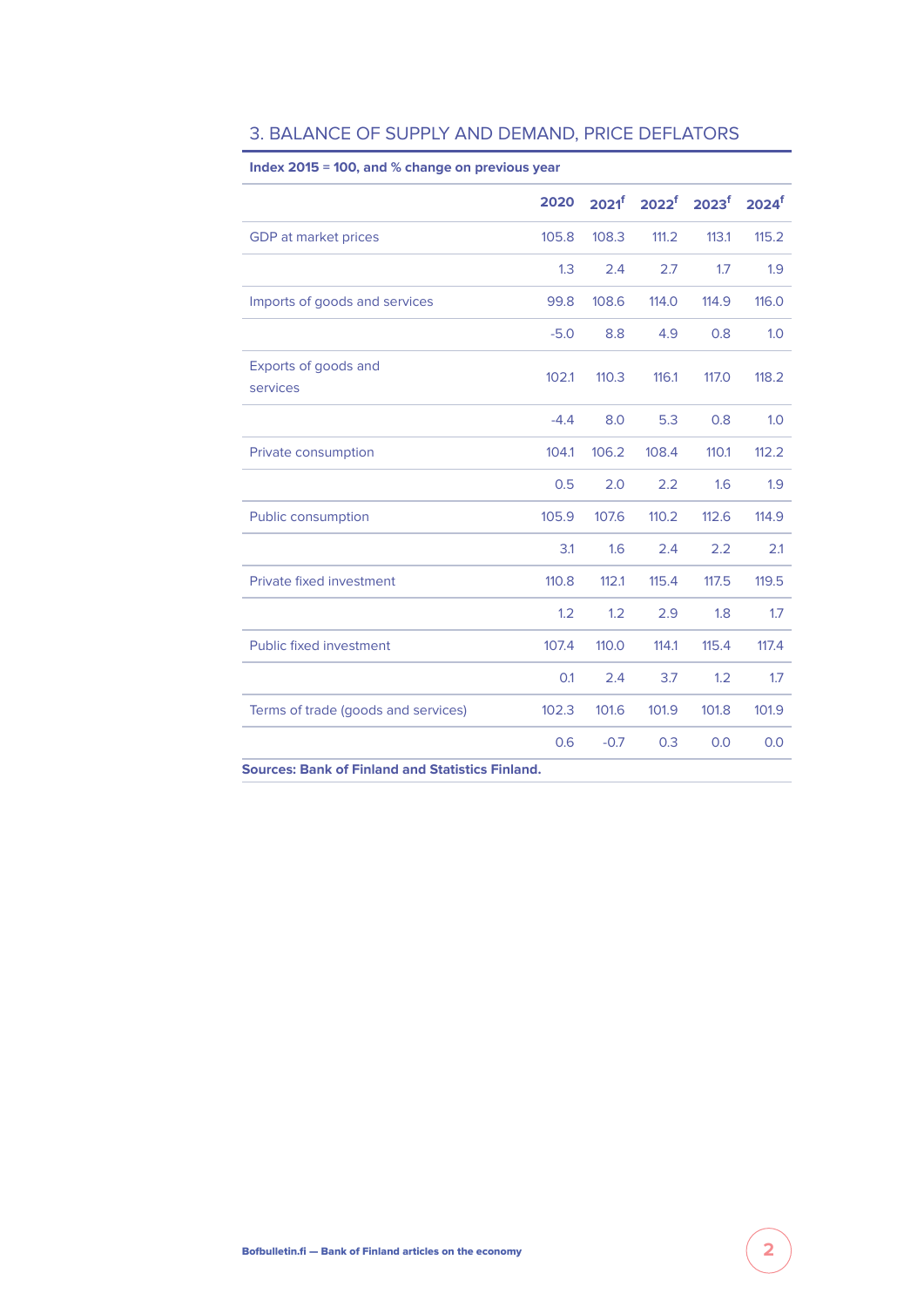| EUR million and % change on previous year               |         |                   |                   |                   |                     |
|---------------------------------------------------------|---------|-------------------|-------------------|-------------------|---------------------|
|                                                         | 2020    | 2021 <sup>f</sup> | 2022 <sup>f</sup> | 2023 <sup>f</sup> | $2024$ <sup>f</sup> |
| <b>GDP</b> at market prices                             | 236,169 | 250,319           | 263,850           | 272,424           | 281,119             |
|                                                         | $-1.6$  | 6.0               | 5.4               | 3.2               | 3.2                 |
| Imports of goods and services                           | 84,663  | 95,294            | 105,347           | 110,606           | 115,644             |
|                                                         | $-11.1$ | 12.6              | 10.5              | 5.0               | 4.6                 |
| <b>Total supply</b>                                     | 320,832 | 345,613           | 369,198           | 383,029           | 396,763             |
|                                                         | $-4.3$  | 7.7               | 6.8               | 3.7               | 3.6                 |
| Exports of goods and<br>services                        | 85,458  | 95,999            | 106,602           | 112,263           | 117,466             |
|                                                         | $-10.7$ | 12.3              | 11.0              | 5.3               | 4.6                 |
| Consumption                                             | 178,368 | 186,867           | 195,114           | 200,863           | 207,124             |
|                                                         | $-1.8$  | 4.8               | 4.4               | 2.9               | 3.1                 |
| Private                                                 | 120,708 | 126,658           | 133,674           | 138,105           | 142,440             |
|                                                         | $-4.2$  | 4.9               | 5.5               | 3.3               | 3.1                 |
| Public                                                  | 57,660  | 60,209            | 61,440            | 62,758            | 64,683              |
|                                                         | 3.6     | 4.4               | 2.0               | 2.1               | 3.1                 |
| <b>Fixed</b><br>investment                              | 57,128  | 58,656            | 63,311            | 65,734            | 68,004              |
|                                                         | 0.2     | 2.7               | 7.9               | 3.8               | 3.5                 |
| Private                                                 | 45,478  | 47,320            | 50,964            | 53,208            | 55,021              |
|                                                         | $-2.2$  | 4.1               | 7.7               | 4.4               | 3.4                 |
| Public                                                  | 11,650  | 11,335            | 12,347            | 12,526            | 12,982              |
|                                                         | 11.1    | $-2.7$            | 8.9               | 1.5               | 3.6                 |
| Inventory change + statistical<br>discrepancy           | $-122$  | 4,091             | 4,170             | 4,170             | 4,170               |
| % of previous year's total demand                       | $-0.4$  | 1.3               | 0.0               | 0.0               | 0.0                 |
| <b>Total demand</b>                                     | 320,832 | 345,613           | 369,198           | 383,029           | 396,763             |
|                                                         | $-4.3$  | 7.7               | 6.8               | 3.7               | 3.6                 |
| <b>Total domestic demand</b>                            | 235,374 | 249,613           | 262,595           | 270,767           | 279,297             |
|                                                         | $-1.8$  | 6.0               | 5.2               | 3.1               | 3.2                 |
| <b>Sources: Bank of Finland and Statistics Finland.</b> |         |                   |                   |                   |                     |

# 4. BALANCE OF SUPPLY AND DEMAND, AT CURRENT PRICES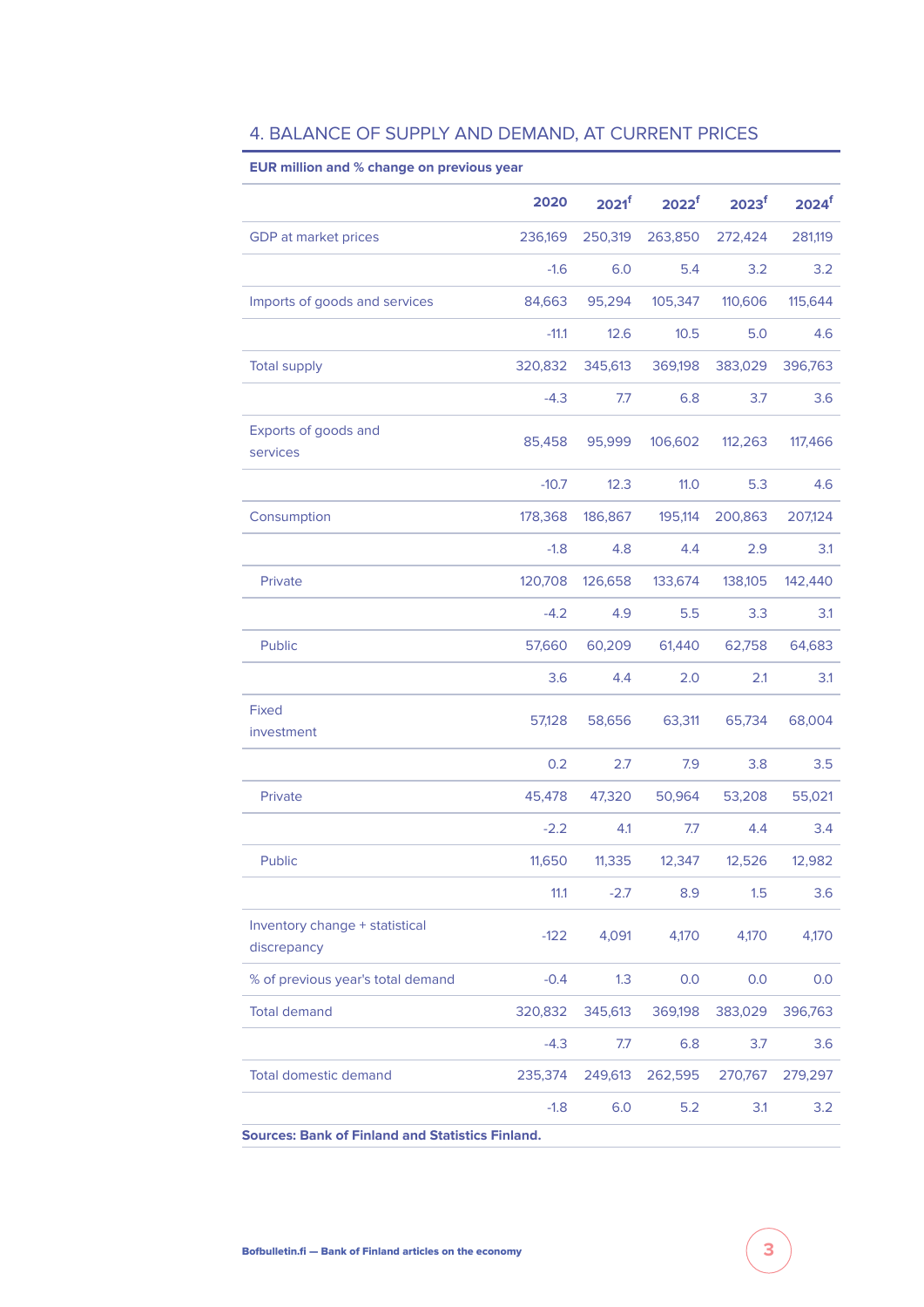| % in proportion to GDP at current prices                |        |       |                                                         |       |                     |
|---------------------------------------------------------|--------|-------|---------------------------------------------------------|-------|---------------------|
|                                                         | 2020   |       | $2021^{\mathrm{f}}$ 2022 <sup>f</sup> 2023 <sup>f</sup> |       | $2024$ <sup>f</sup> |
| GDP at market prices                                    | 100.0  | 100.0 | 100.0                                                   | 100.0 | 100.0               |
| Imports of goods and services                           | 35.8   | 38.1  | 39.9                                                    | 40.6  | 41.1                |
| Exports of goods and<br>services                        | 36.2   | 38.4  | 40.4                                                    | 41.2  | 41.8                |
| Consumption                                             | 75.5   | 74.7  | 73.9                                                    | 73.7  | 73.7                |
| Private                                                 | 51.1   | 50.6  | 50.7                                                    | 50.7  | 50.7                |
| Public                                                  | 24.4   | 241   | 23.3                                                    | 23.0  | 23.0                |
| <b>Fixed investment</b>                                 | 24.2   | 23.4  | 24.0                                                    | 24.1  | 24.2                |
| Private                                                 | 19.3   | 18.9  | 19.3                                                    | 19.5  | 19.6                |
| Public                                                  | 4.9    | 4.5   | 4.7                                                     | 4.6   | 4.6                 |
| Inventory change + statistical discrepancy,             | $-0.1$ | 1.6   | 1.6                                                     | 1.5   | 1.5                 |
| <b>Total demand</b>                                     | 135.8  | 138.1 | 139.9                                                   | 140.6 | 141.1               |
| Total domestic demand                                   | 99.7   | 99.7  | 99.5                                                    | 99.4  | 99.4                |
| <b>Sources: Bank of Finland and Statistics Finland.</b> |        |       |                                                         |       |                     |

#### 5. BALANCE OF SUPPLY AND DEMAND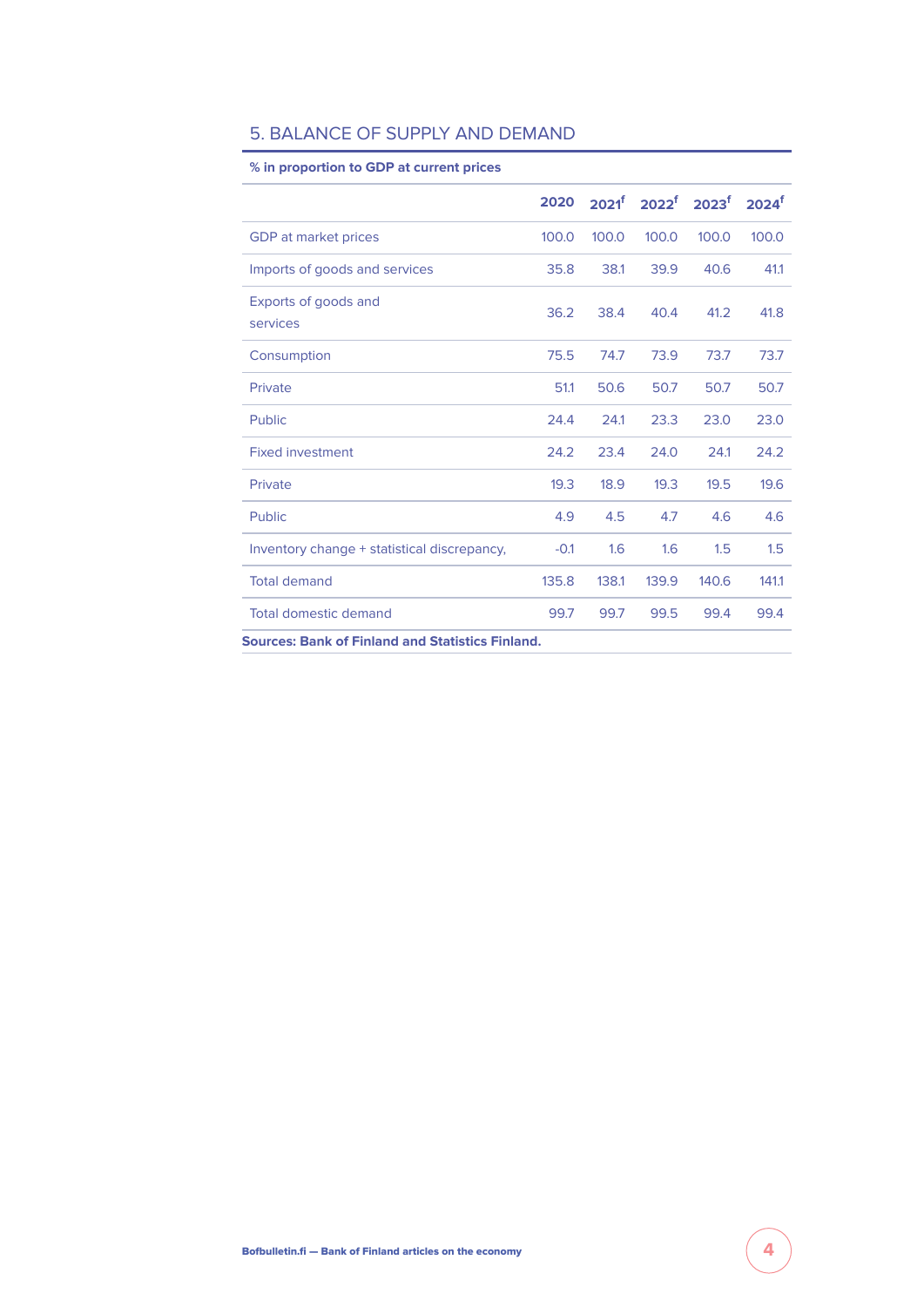## 6. PRICES

|                                        | 2020   | 2021 <sup>f</sup> | 2022 <sup>f</sup> | 2023 <sup>f</sup> | 2024 <sup>f</sup> |
|----------------------------------------|--------|-------------------|-------------------|-------------------|-------------------|
| Harmonised index of consumer prices    | 104.0  | 106.1             | 108.2             | 109.9             | 111.8             |
|                                        | 0.4    | 2.1               | 2.0               | 1.6               | 1.8               |
| Consumer price index                   | 103.5  | 105.8             | 108.4             | 110.0             | 112.0             |
|                                        | 0.3    | 2.2               | 2.4               | 1.5               | 1.8               |
| Private consumption<br>deflator        | 104.1  | 106.2             | 108.4             | 110.1             | 112.2             |
|                                        | 0.5    | 2.0               | 2.2               | 1.6               | 1.9               |
| Private investment deflator            | 110.8  | 112.1             | 115.4             | 117.5             | 119.5             |
|                                        | 1.2    | 1.2               | 2.9               | 1.8               | 1.7               |
| Exports of goods and services deflator | 102.1  | 110.3             | 116.1             | 117.0             | 118.2             |
|                                        | $-4.4$ | 8.0               | 5.3               | 0.8               | 1.0               |
| Imports of goods and services deflator | 99.8   | 108.6             | 114.0             | 114.9             | 116.0             |
|                                        | $-5.0$ | 8.8               | 4.9               | 0.8               | 1.0               |
| Value-added deflators                  |        |                   |                   |                   |                   |
| Value-added, gross at basic<br>prices  | 105.9  | 108.8             | 112.2             | 114.0             | 116.2             |
|                                        | 1.4    | 2.7               | 3.1               | 1.7               | 1.9               |
| Private sector                         | 105.7  | 109.0             | 112.5             | 114.3             | 116.4             |
|                                        | 0.6    | 3.1               | 3.2               | 1.5               | 1.8               |
| <b>Public sector</b>                   | 106.8  | 107.9             | 110.6             | 113.1             | 115.4             |
|                                        | 4.7    | 1.0               | 2.5               | 2.2               | 2.1               |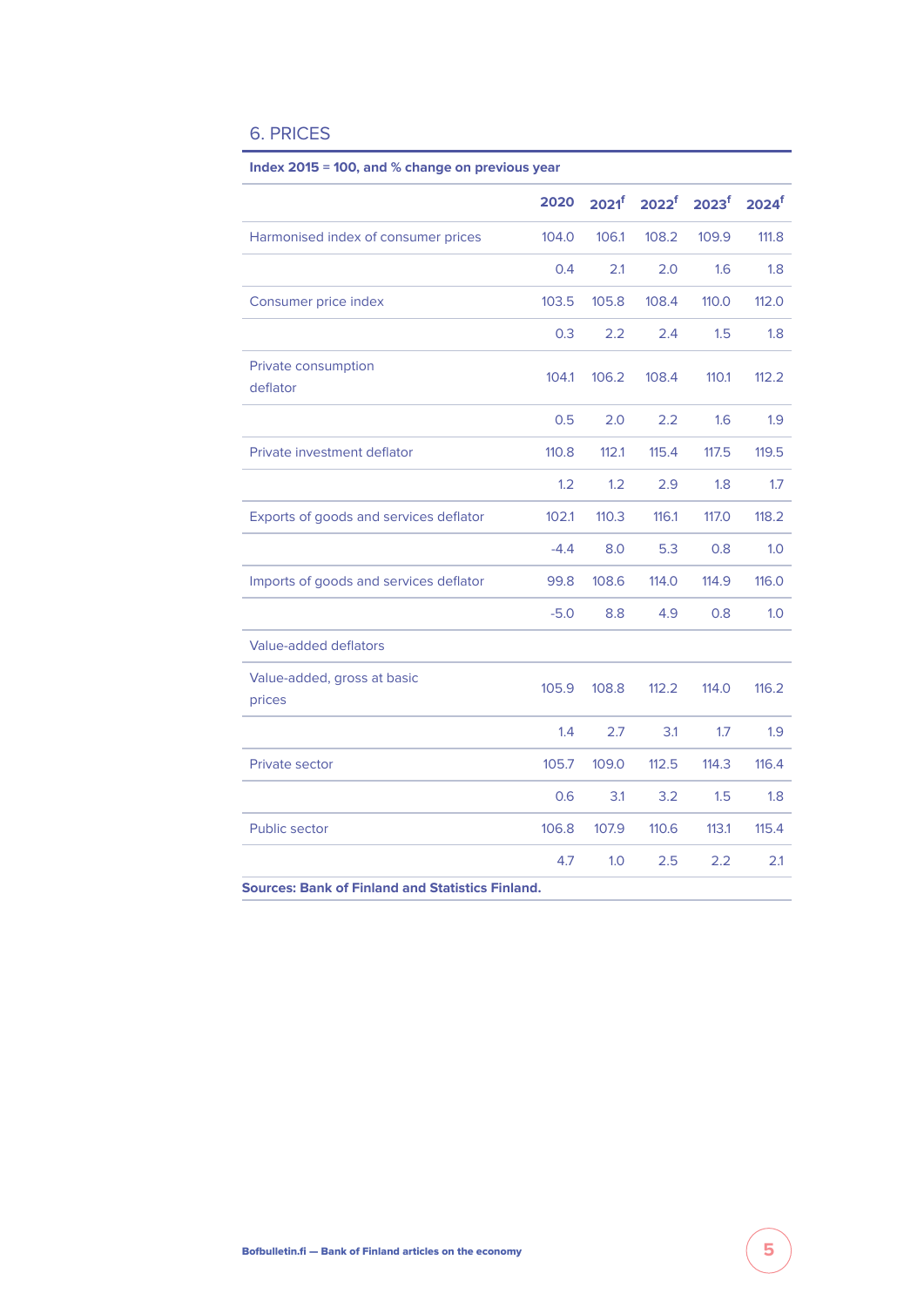# 7. WAGES AND PRODUCTIVITY

| % change on previous year                               |        |     |                                                                              |               |     |
|---------------------------------------------------------|--------|-----|------------------------------------------------------------------------------|---------------|-----|
|                                                         |        |     | 2020 2021 <sup>f</sup> 2022 <sup>f</sup> 2023 <sup>f</sup> 2024 <sup>f</sup> |               |     |
| Whole economy                                           |        |     |                                                                              |               |     |
| Index of wage and salary earnings                       | 1.9    | 2.4 | 2.4                                                                          | 2.4           | 2.4 |
| Compensation per employee                               | 0.8    | 4.6 | -3.2                                                                         | 24            | 2.3 |
| Unit labour costs                                       | 16     | 3.3 | 1.8                                                                          | $1.5^{\circ}$ | 1.4 |
| Labour productivity per employed person                 | $-0.9$ | 1.2 | 1.4                                                                          | 0.9           | 0.9 |
| <b>Sources: Bank of Finland and Statistics Finland.</b> |        |     |                                                                              |               |     |

# 8. LABOUR MARKET

| 1,000 persons and % change on previous year             |        |        |        |                                                                         |        |
|---------------------------------------------------------|--------|--------|--------|-------------------------------------------------------------------------|--------|
|                                                         | 2020   |        |        | 2021 <sup>f</sup> 2022 <sup>f</sup> 2023 <sup>f</sup> 2024 <sup>f</sup> |        |
| Labour force survey (15-74-year-olds)                   |        |        |        |                                                                         |        |
| <b>Employed persons</b>                                 | 2,483  | 2,540  | 2,572  | 2,589                                                                   | 2,600  |
|                                                         | $-2.0$ | 2.3    | 1.3    | 0.7                                                                     | 0.4    |
| Unemployed persons                                      | 208    | 212    | 197    | 184                                                                     | 184    |
|                                                         | 13.5   | 1.9    | $-7.2$ | $-6.3$                                                                  | $-0.3$ |
| Labour force                                            | 2,691  | 2,751  | 2,768  | 2,773                                                                   | 2,783  |
|                                                         | $-1.0$ | 2.3    | 0.6    | 0.2                                                                     | 0.4    |
| Working-age population (15-64-year-olds)                | 3,421  | 3,417  | 3,413  | 3,412                                                                   | 3,411  |
|                                                         | $-0.2$ | $-0.1$ | $-0.1$ | 0.0                                                                     | 0.0    |
| Labour force participation rate,<br>%                   | 65.1   | 66.8   | 67.4   | 67.7                                                                    | 68.1   |
| Unemployment rate, %                                    | 7.8    | 7.7    | 7.1    | 6.6                                                                     | 6.6    |
| Employment rate (15-64-year-olds), %                    | 70.7   | 72.0   | 72.8   | 73.3                                                                    | 73.6   |
| <b>Sources: Bank of Finland and Statistics Finland.</b> |        |        |        |                                                                         |        |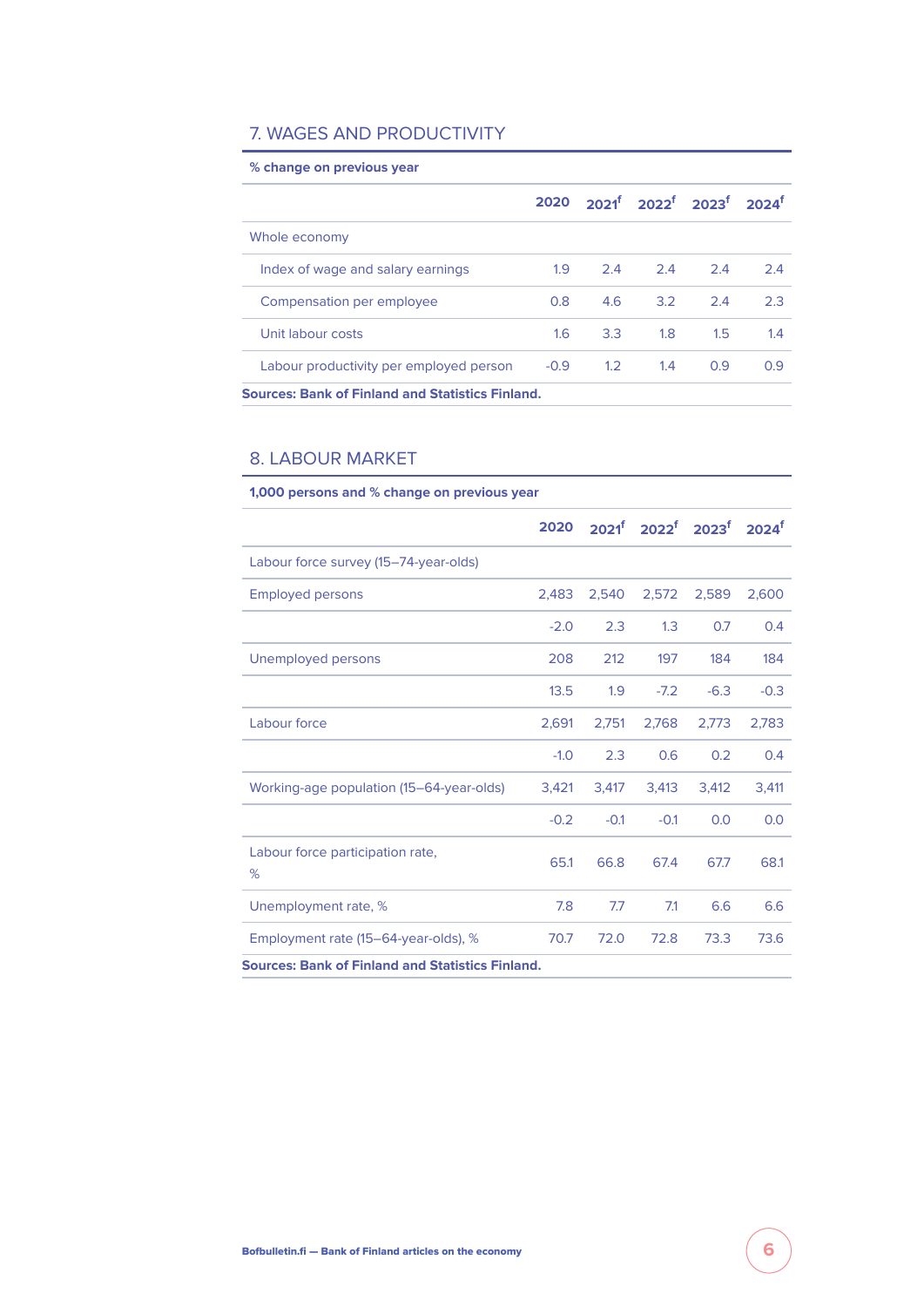# 9. GENERAL GOVERNMENT REVENUE, EXPENDITURE, BALANCE AND DEBT

**% TO GDP**

|                                                         | 2020    | 2021 <sup>f</sup> | 2022 <sup>f</sup> | 2023 <sup>f</sup> | $2024$ <sup>f</sup> |  |  |  |
|---------------------------------------------------------|---------|-------------------|-------------------|-------------------|---------------------|--|--|--|
| General government revenue                              | 51.9    | 52.3              | 51.7              | 51.7              | 51.6                |  |  |  |
| General government expenditure                          | 57.3    | 55.2              | 53.6              | 52.9              | 52.8                |  |  |  |
| General government primary expenditure                  | 56.7    | 54.6              | 53.1              | 52.5              | 52.4                |  |  |  |
| General government interest expenditure                 | 0.7     | 0.6               | 0.5               | 0.5               | 0.4                 |  |  |  |
| General government net lending                          | $-5.5$  | $-2.9$            | $-1.9$            | $-1.3$            | $-1.2$              |  |  |  |
| Central government                                      | $-5.5$  | $-3.4$            | $-2.4$            | $-1.7$            | $-1.5$              |  |  |  |
| Local government                                        | 0.0     | $-0.3$            | $-0.5$            | $-0.6$            | $-0.6$              |  |  |  |
| Social security funds                                   | 0.0     | 0.8               | 1.0               | 1.0               | 1.0                 |  |  |  |
| General government primary balance                      | $-4.8$  | $-2.4$            | $-1.4$            | $-0.8$            | $-0.7$              |  |  |  |
| General government structural balance                   | $-4.1$  | $-2.1$            | $-2.3$            | $-2.0$            | $-2.0$              |  |  |  |
| General government debt (EDP)                           | 69.5    | 66.9              | 66.5              | 67.1              | 67.5                |  |  |  |
| Central government debt                                 | 52.9    | 51.3              | 51.4              | 52.1              | 52.5                |  |  |  |
| <b>Tax ratio</b>                                        | 42.1    | 42.6              | 42.0              | 41.9              | 41.9                |  |  |  |
| <b>Current prices, EUR billion</b>                      |         |                   |                   |                   |                     |  |  |  |
| General government net lending                          | $-12.9$ | $-7.3$            | $-5.0$            | $-3.5$            | $-3.3$              |  |  |  |
| Central government                                      | $-13.1$ | $-8.6$            | $-6.4$            | $-4.6$            | $-4.2$              |  |  |  |
| Local government                                        | 0.0     | $-0.7$            | $-1.4$            | $-1.6$            | $-1.7$              |  |  |  |
| Social security funds                                   | 0.1     | 2.0               | 2.8               | 2.7               | 2.7                 |  |  |  |
| General government debt (EDP)                           | 164.2   | 167.5             | 175.5             | 182.8             | 189.8               |  |  |  |
| <b>Sources: Bank of Finland and Statistics Finland.</b> |         |                   |                   |                   |                     |  |  |  |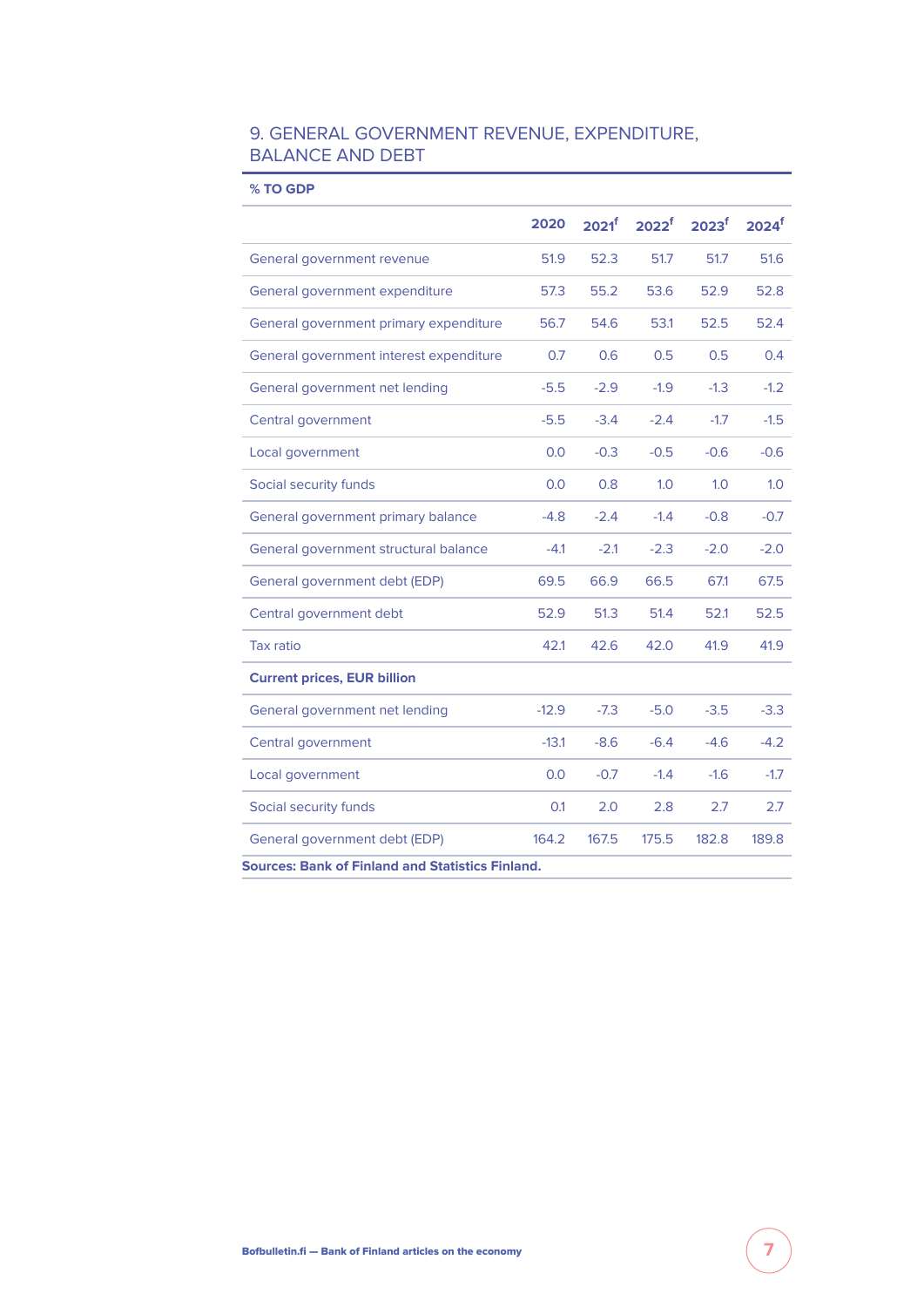### 10. BALANCE OF PAYMENTS

| <b>EUR billion</b>                                                    |        |        |        |                                                         |                     |
|-----------------------------------------------------------------------|--------|--------|--------|---------------------------------------------------------|---------------------|
|                                                                       | 2020   |        |        | $2021^{\mathrm{f}}$ 2022 <sup>f</sup> 2023 <sup>f</sup> | $2024$ <sup>f</sup> |
| Exports of goods and services (SNA)                                   | 85.5   | 96.0   | 106.6  | 112.3                                                   | 117.5               |
| Imports of goods and services (SNA)                                   | 84.7   | 95.3   | 105.3  | 110.6                                                   | 115.6               |
| Goods and services account (SNA)                                      | 0.8    | 0.7    | 1.3    | 1.7                                                     | 1.8                 |
| % to GDP                                                              | 0.3    | 0.3    | 0.5    | 0.6                                                     | 0.6                 |
| Investment income and other items, net (+<br>statistical discrepancy) | 4.0    | 5.7    | 1.5    | 1.5                                                     | 1.5                 |
| Current transfers, net                                                | $-2.8$ | $-2.7$ | $-2.7$ | $-2.8$                                                  | $-3.1$              |
| Current account, net                                                  | 2.0    | 36.5   | 0.0    | 0.4                                                     | 0.2                 |
| Net lending, % to GDP                                                 |        |        |        |                                                         |                     |
| Private sector                                                        | 6.3    | 4.4    | 1.9    | 1.4                                                     | 1.2                 |
| Public sector                                                         | $-5.5$ | $-2.9$ | $-1.9$ | $-1.3$                                                  | $-1.2$              |
| Current account, % to GDP                                             | 0.8    | 1.5    | 0.0    | 0.1                                                     | 0.1                 |
| <b>Sources: Bank of Finland and Statistics Finland.</b>               |        |        |        |                                                         |                     |

## 11. INTEREST RATES

| %                                                           |     |             |                                                                              |        |        |
|-------------------------------------------------------------|-----|-------------|------------------------------------------------------------------------------|--------|--------|
|                                                             |     |             | 2020 2021 <sup>f</sup> 2022 <sup>f</sup> 2023 <sup>f</sup> 2024 <sup>f</sup> |        |        |
| 3-month Euribor <sup>1</sup>                                |     |             | $-0.4$ $-0.5$ $-0.5$ $-0.2$                                                  |        | 0.0    |
| Average interest rate on new loan<br>drawdowns <sup>2</sup> | 1.5 |             | 1.6 1.6 1.7                                                                  |        | 1.9    |
| Average interest rate on the stock of loans <sup>2</sup>    |     | $1.3 \t1.2$ | 1.2                                                                          | 1.3    | 1.5    |
| Average interest rate on the stock of<br>deposits $3$       | 0.0 | 0.0         | 0.0                                                                          | 0.0    | 0.1    |
| Yield on Finnish 10-year government bonds <sup>1</sup>      |     | $-0.2 -0.2$ | $-0.3$                                                                       | $-0.2$ | $-0.1$ |

<sup>1</sup>Technical assumption derived from market expectations.

<sup>2</sup> Finnish credit institutions' loans to households and non-financial corporations (excl. overdrafts, credit card credits and repurchase agreements).

<sup>3</sup> Finnish credit institutions' deposits from households and non-financial corporations.

**Sources: Bank of Finland and Statistics Finland.**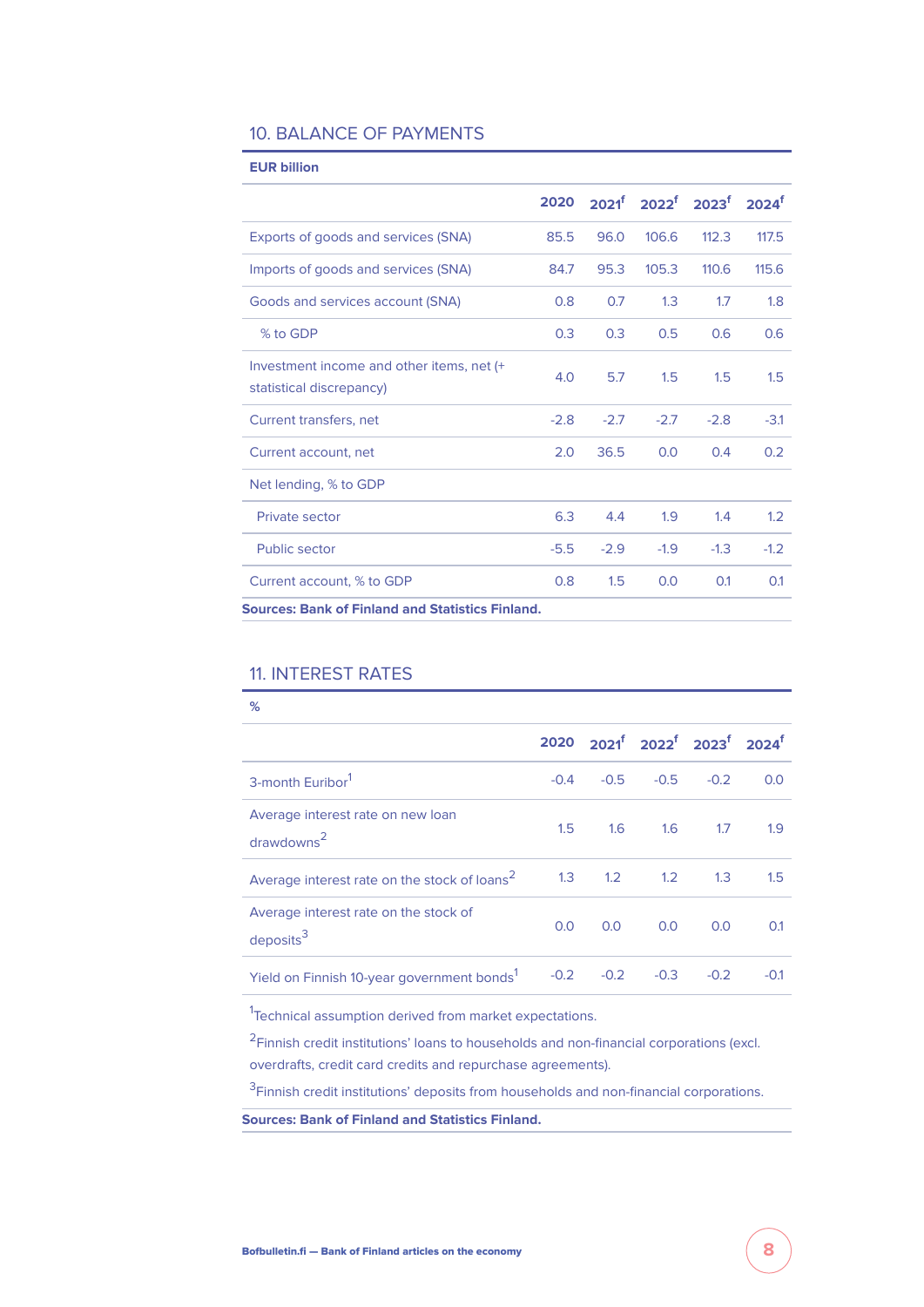#### 12. INTERNATIONAL ENVIRONMENT

# **The Eurosystem staff projections 2020 2021<sup>f</sup> 2022<sup>f</sup> 2023<sup>f</sup> 2024<sup>f</sup> GDP, % change on previous year** World -2.8 5.9 4.4 3.8 3.4 USA -3.4 5.5 4.2 3.0 2.5 Euro area -6.5 5.1 4.2 2.9 1.6 Japan -4.7 1.7 2.6 1.3 1.0 **Imports, % change on previous year** World -8.3 10.2 4.5 4.9 3.7 USA -8.9 13.3 5.0 5.0 5.3 Euro area -9.4 7.0 6.1 6.4 2.9 Japan -7.3 6.0 4.3 5.2 4.4 **Index, 2015 = 100, and % change on previous year** Import volume in Finnish export markets 105.7 115.3 120.6 127.1 131.4 -8.4 9.0 4.6 5.4 3.4 Export prices (excl. oil) of Finland's trading partners, national currencies 105.4 115.3 119.9 120.8 122.0 -1.5 9.4 4.0 0.7 1.0 Export prices (excl. oil) of Finland's trading partners, in euro 97.0 105.5 111.3 112.1 113.2 -3.9 8.8 5.5 0.7 1.0 Industrial raw materials (excl. energy), HWWA index, in US dollars 121.2 173.2 179.1 175.5 172.6 1.8 42.9 3.4 -2.0 -1.7 Oil price, USD per barrel<sup>1</sup> 64.3 108.4 117.1 109.3 104.8 -33.9 68.5 8.0 -6.7 -4.1 Finland's nominal competitiveness indicator<sup>2</sup> 109.2 109.9 108.3 108.3 108.3 2.5 0.6 -1.4 0.0 0.0 US dollar value of one euro<sup>1</sup> 1.14 1.18 1.13 1.13 1.13 2.0 3.6 -4.3 0.0 0.0

<sup>1</sup>Technical assumption derived from market expectations.

**Sources: Bank of Finland and Statistics Finland.**